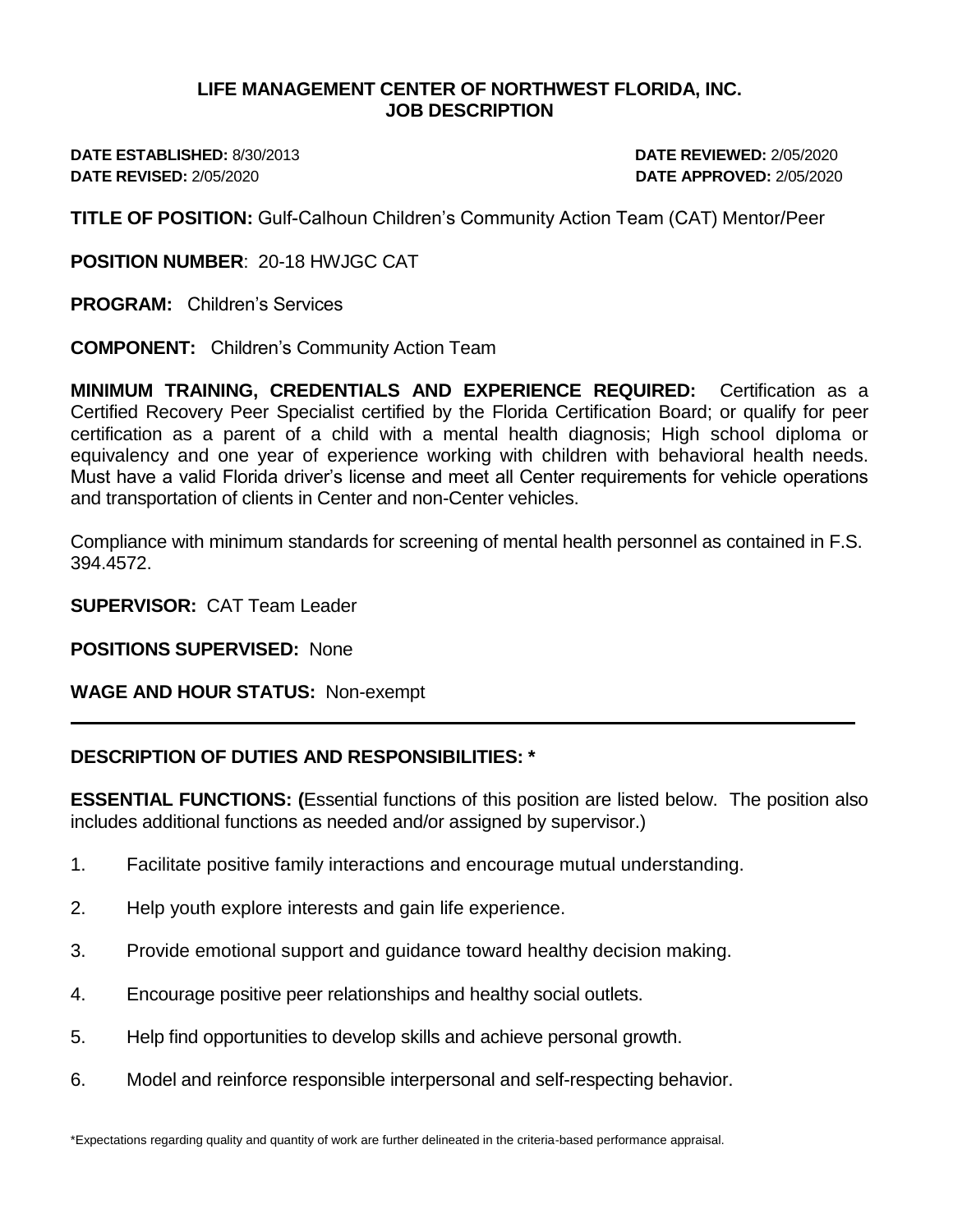- 7. Support educational and vocational development.
- 8. Provide respite.
- 9. Provide transportation.
- 10. Assist families with establishing a natural support system that provides ongoing support during and post program participation.
- 11. In relating to clients, maintain clarity on the difference between helping and friendship behaviors. Exercise good judgment with seeking supervision as needed.
- 12. Encourage positive parenting, and competence with family life skills management such as financial responsibility and homemaking skills.
- 13. With other team members, provide support and education to family members to help them become knowledgeable about mental illness, collaborate in the treatment process, and assist in their family member's progress.
- 14. Participate in the development of the comprehensive treatment plan for each person served at treatment planning meetings.
- 15. Observe youth and family functioning with special focus on behaviors that relate to the treatment plan goals and objective. Attend to signs of developing problems and promptly report to treatment team.
- 16. Regularly attend organizational staff meetings to assess client status and progress, to coordinate treatment activities, and to develop treatment solutions to problems other staffs are having.
- 17. Participate in staff training regarding skill development basic to the treatment of youth with Severe Emotional Disturbance and young adults with Severe and Persistent Mental Illness.

## **OTHER ESSENTIAL FUNCTIONS:**

- 1. Travel required between clinics and other sites including homes, schools and community locations where clients are served.
- 2. Maintain after hours' availability as required by the needs of the clients and as directed by the Team Leader.

## *Physical & Other Requirements:*

\*Expectations regarding quality and quantity of work are further delineated in the criteria-based performance appraisal.